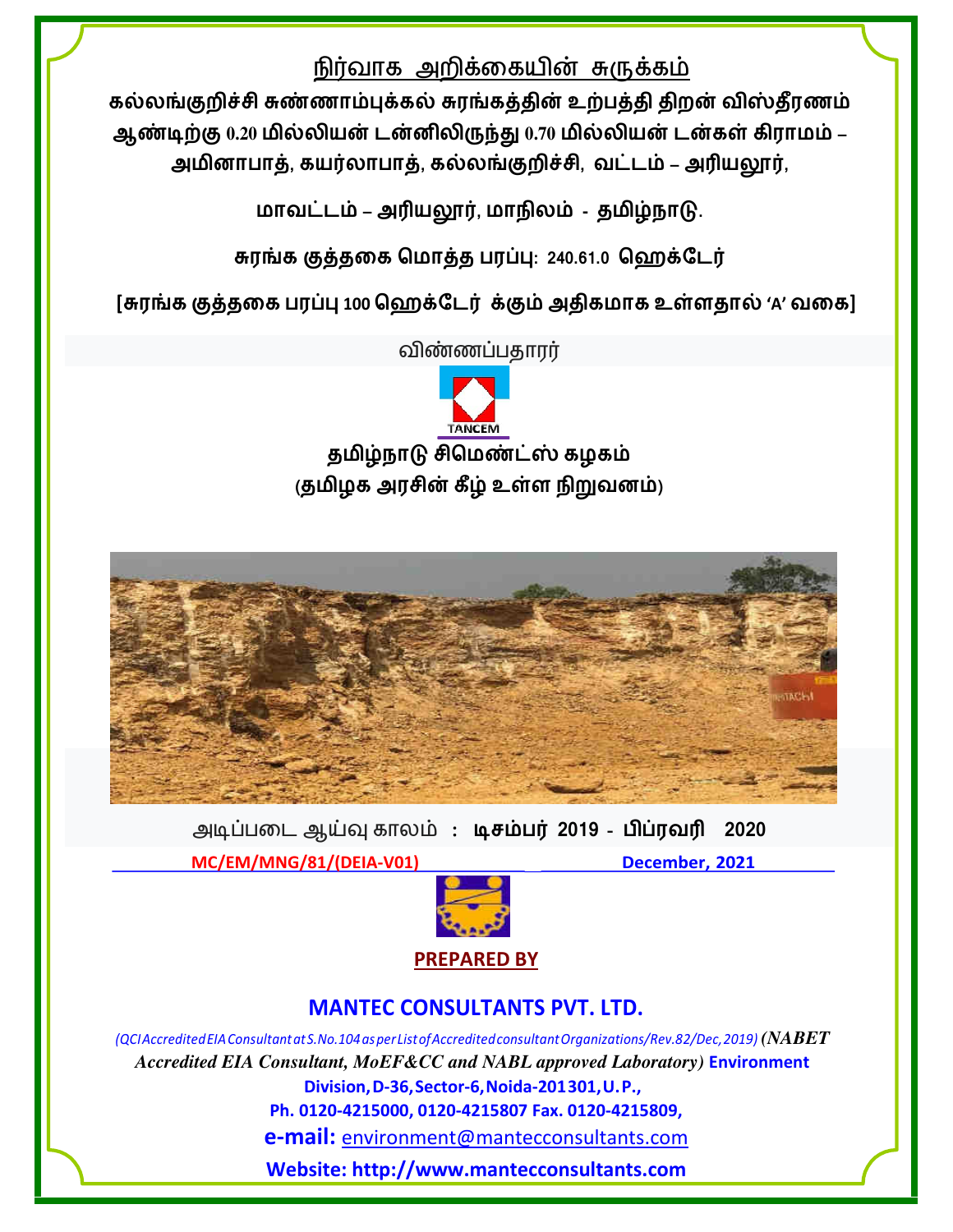## நிர்வாக அறிக்கையின் சுருக்கம்

#### முன்னுரை  $1.$

தமிழ்நாடு சிமெண்ட்ஸ் நிறுவனம், கல்லங்குறிச்சி சுண்ணாம்புக்கல் சுரங்கம், அரசாணை எண் 344 என்ற பெயரில் 240.61.0 ஹெக்டர் மொத்த மில்லியன் ஆண்டிற்கு டன்னிலிருந்து பரப்பில்  $0.20$ உற்பத்தி விஸ்தீரணம் 0.70 மில்லியன் டன்கள் சுண்ணாம்புக்கல் வெட்டி எடுத்து உற்பத்தி செய்ய திட்டமிட்டுள்ளது. இந்த கல்லங்குறிச்சி, சுரங்கம் கயர்லாபாத் ஆகிய அமினாபாக்.  $3<sup>7</sup>$ கிராமங்களை உள்ளடக்கிய. அரியலூர் மாவட்டத்தில், தமிழ்நாடு மாநிலத்தில் அமைந்துள்ளது.

தமிழ்நாடு கல்லங்குறிச்சி முன்னதாக அரசு, சுண்ணாம்புக்கல் சுரங்கத்திற்கு அரசாணை எண் 344 240.61.0 ஹெக்டேர் மொத்த பரப்பில் ஆண்டுகளுக்கு குத்தகையாக பின்வரும் கிராம பல எண்கள் 20 (அமினாபாத் புல எண்கள்  $79/1A$ ,  $80/1A$ , 2 etc., கல்லங்குறிச்சி புல எண்கள்  $6/1, 6/2, 6/3$  etc., கயர்லாபாத் புல எண்கள்  $34/1, 2, 3$  etc.,) சுண்ணாம்புக்கல் வெட்டி எடுக்க 10.03.1980 அன்று அனுமதி வழங்கியுள்ளது. மேலும் குத்தகை பக்கிரமானகு 27.04.1981 (முதல் 26.04.2001 வரை 20 ஆண்டுகளுக்கு உரிமம் வழங்கப்பட்டுள்ளது.

டான்செம் லிமிடெட், 24.02.2000 அன்று சுரங்க குத்தகையை புதுப்பிக்க அரசாங்கத்தின் விண்ணப்பக்கை சமர்ப்பிக்கப்பட்டு பரிசீலனையில் புதுப்பித்தல் விண்ணப்பம் உள்ள நிலையில் சுரங்கங்கள் மற்றும் (அபிவிருத்தி மற்றும் ஒழுங்குமுறை) சட்ட தாதுக்கள் 2015 திருத்தத்தின் பிரிவு 8 ஏ (5) இன் கீழ் புதுப்பித்தல் விண்ணப்பத்தையும் கொண்டிருந்தது. திருத்தச் சட்டம், 2015,-ன் படி குத்தகை காலம் முதல் மானியம் வழங்கப்பட்ட நாளிலிருந்து ஆண்டுகளுக்கு 50 வழங்கப்பட்டுள்ளது. மேலும் வழக்கில், உடனடி ௬ற்றுச்சூழல் சமர்ப்பித்தல் உள்ளிட்ட சட்டரீதியான இணக்கங்களுக்கு அனுமதி, உட்பட்டு குத்தகை காலம் 26.04.2031 வரை நீட்டிக்கப்பட்டுள்ளது.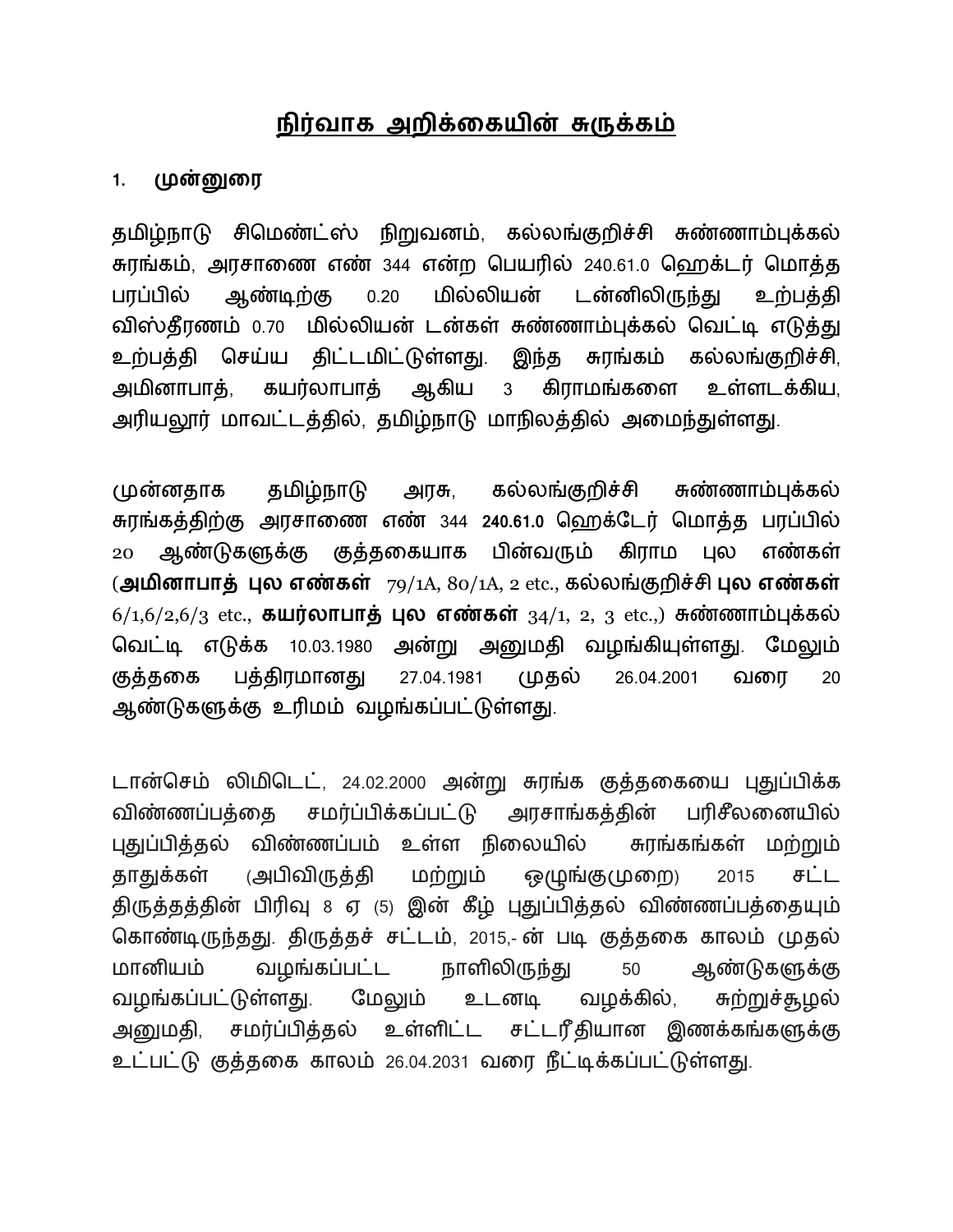புவியியல் மற்றும் சுரங்க துறை தமிழ்நாடு Rc.No.18307/MM9/2001 24.10.2019 தேதியிட்ட கடிதத்தில் புதிய ட௦ட வழங்கியது.கல்லங்குறிச்சி சுண்ணாம்புக்கல் சுரங்கத்தின் கீழ் உள்ள அரசாணை எண் <sub>344</sub> அவற்றின் பரப்பளவு 240.61.0 Ha. இச்சுரங்கத்திற்கு சுரங்க திட்டமானது கடித எண் TN/ALR/LST/MS/598-SZ/1062 தேதி 30.01.2012 அன்றும் மற்றும் Scheme of Mining வருடம் (2015-2016 to 2019-2O2O) இந்திய சுரங்க அமைச்சகத்தில் சமர்ப்பித்து அவற்றிற்கான அங்கீகாரம் கடித எண் TN/ALR/MP/LST/MS/1299-MDS தேதி 29.01.2016 அன்று பெறப்பட்டது. மேலும் நடப்பு காலத்திற்கான சுரங்கத் திட்டமானது இந்திய சுரங்க அமைச்சகம், சென்னை கடித எண் TN/ALR/LST/RoMP-1656 MDS தேதி 15.06.2021 அன்று பெறப்பட்டுள்ளது.

ஆரம்பத்தில் M/s. தமிழ்நாடு சிமென்ட்ஸ் கார்ப்பரேஷன் லிமிடெட் 12.03.2014 அன்று அமைச்சகத்தில் குறிப்பு விதிமுறைகளை வழங்க விண்ணப்பித்தது. மே 28, 30, 2014 ஆகிய தேதிகளில் நடைபெற்ற ஈ.ஏ.சி கூட்டத்தில் இந்த முன்மொழிவு பரிசீலிக்கப்பட்டது, 2005 ஆம் ஆண்டு புதுப்பிக்கப்பட்டதன் காரணமாக முன்னதாக (prior) சுற்றுப்புற தூழல் சான்று இல்லாமல் சுரங்கம் என்று இயக்கப்பட்டதால் இது விதிமீறல் வழக்கு கவனித்தது. குழு புதுப்பிக்கப்பட்டதால் சுண்ணாம்பு உற்பத்தியையும் மேம்படுத்தியது. திட்ட ஆதரவாளர் புவியியல் மற்றும் சுரங்கத்துறை கடித எண் Rc.No.7/G&M/2019 நாள் 12.04.2019 ம் தேதியில் கடந்த கால உற்பத்தி விபரங்களை 1980-81 முதல் 2014-15 வரை சமர்ப்பித்தது. திட்ட ஆதரவாளர் சமர்ப்பித்த கடந்தகால முதல் வரையிலான உற்பத்தி விபரங்கள் 1980-81 2014-15 சுரங்க இல்லாமல் சான்று சுண்ணாம்புக்கல் உற்பத்தி சுற்றுப்புற தழல் மேற்கொள்ளப்பட்டது என்பதை காட்டுகிறது. சுரங்க சுற்றுச்தூழல் மற்றும் வன அமைச்சகம் ஜூலை 14, 2014 தேதியிட்ட கடிதம் எண். J-11015/137 /  $\mathcal{L}(\mathbf{Q})$ சட்டத்தின் 5 வது பிரிவின் கீழ் 2014\_IA.II (எம்) 1986 சுரங்கம் மூடுவதற்கான வழிகாட்டுதலை வெளியிட்டது. சுரங்க பாதுகாப்பு இயக்குநர் கார்ப்பரேஷன் சிமெண்ட்ஸ் தமிழ்நாடு லிமிடெட் அவர்களுக்கு நிறுவனத்தின் கல்லங்கர்ச்சி சுண்ணாம்பு சுரங்கங்களை நிறுத்தப்பட்ட தேதி தொடர்பாக எம்.எம்.ஆர், 1961 இன் முதல் அட்டவணை படிவம் -1 ஐ 25.01.2018 தேதியிட்ட டான்சம்-ன் கடித எண் TANCEM/ACW/KLSM/FORM-I/2018 சமர்ப்பித்தது., சுற்றுச்தூழல் அனுமதி பெறாமல் சுரங்கம் செயல்பட்டதால்,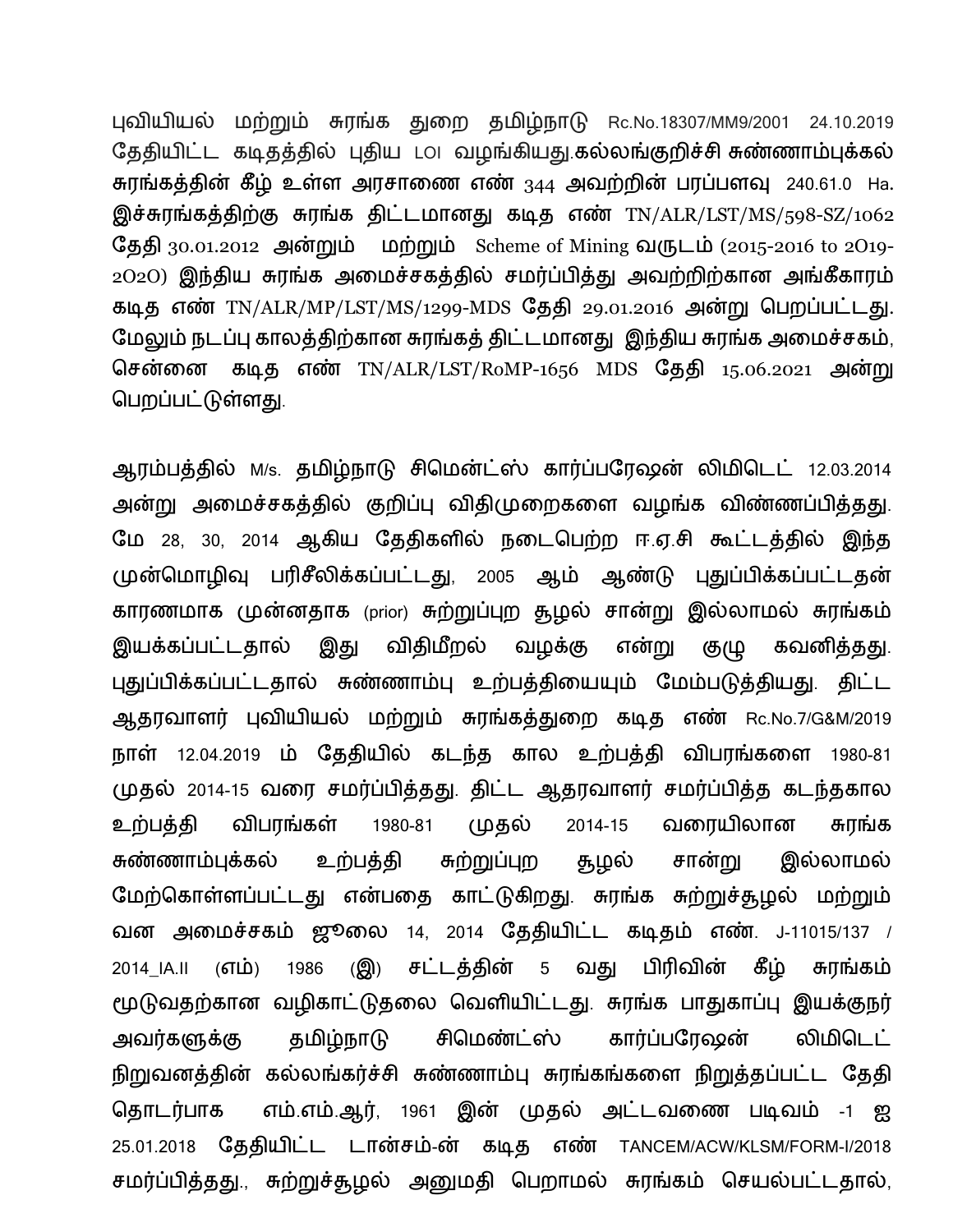இந்த உடனடி முன்மொழிவு E(P) சட்டம், 1986 ஐ மீறியதாக கருதப்படுகிறது.

சுரங்க சுற்றுச்தூழல் மற்றும் வன அமைச்சகம் கடித்த எண் F. No. Z-ன் சிமெண்ட்ஸ் படி தமிழ்நாடு நிறுவனத்திற்கு 11013/22/2017-IA.II  $(M)$ சொந்தமான க்கு ௬ற்றுச்சூழல் சான்றிதழ் எண் 344 அரசாணை பெறுவதற்காக மாநில சுற்றுச்தூழல் தணிக்கை குழுவிடம் 19.06.2017 அன்று ஆவணங்களை சமர்ப்பித்தது. 29-31.01.2019 அன்று நடைபெற்ற கூட்டத்தில் தணிக்கைக்குழு மேலும் தகவல்களை சில கேட்டு இவ்விண்ணப்பம் நிராகரிக்கப்பட்டது. தணிக்கைக்குழு கேட்ட தகவல்கள் அனைத்தும் சமர்ப்பிக்கப்பட்டு நவம்பர் 1- 2019ம் தேதி நடைபெற்ற மறு கூட்டத்தில் இத்திட்டம் அனுமதிக்கப்பட்டது. மேலும் கடித்த எண் F.No.23-தேதி 14.05.2020-ன் படி சுற்றுச்சூழல் சேதம், பரிகாரம் திட்டம் 19/2019-IA.III (V) மற்றும் இயற்கை மற்றும் சமூக வள மேம்பாட்டுத் திட்டத்துடன் மதிப்பீடு செய்வதோடு EIA அறிக்கையைத் தயாரிப்பதற்காக சுரங்க சுற்றுச்சூழல் குறிப்பு மற்றும் அமைச்சகம் நிலையான விதிமுறைகளையும் வன பரிந்துரைத்து திட்ட பயனாளருக்கு சாதகமாக முன்மொழிவு செய்யப்பட்டது.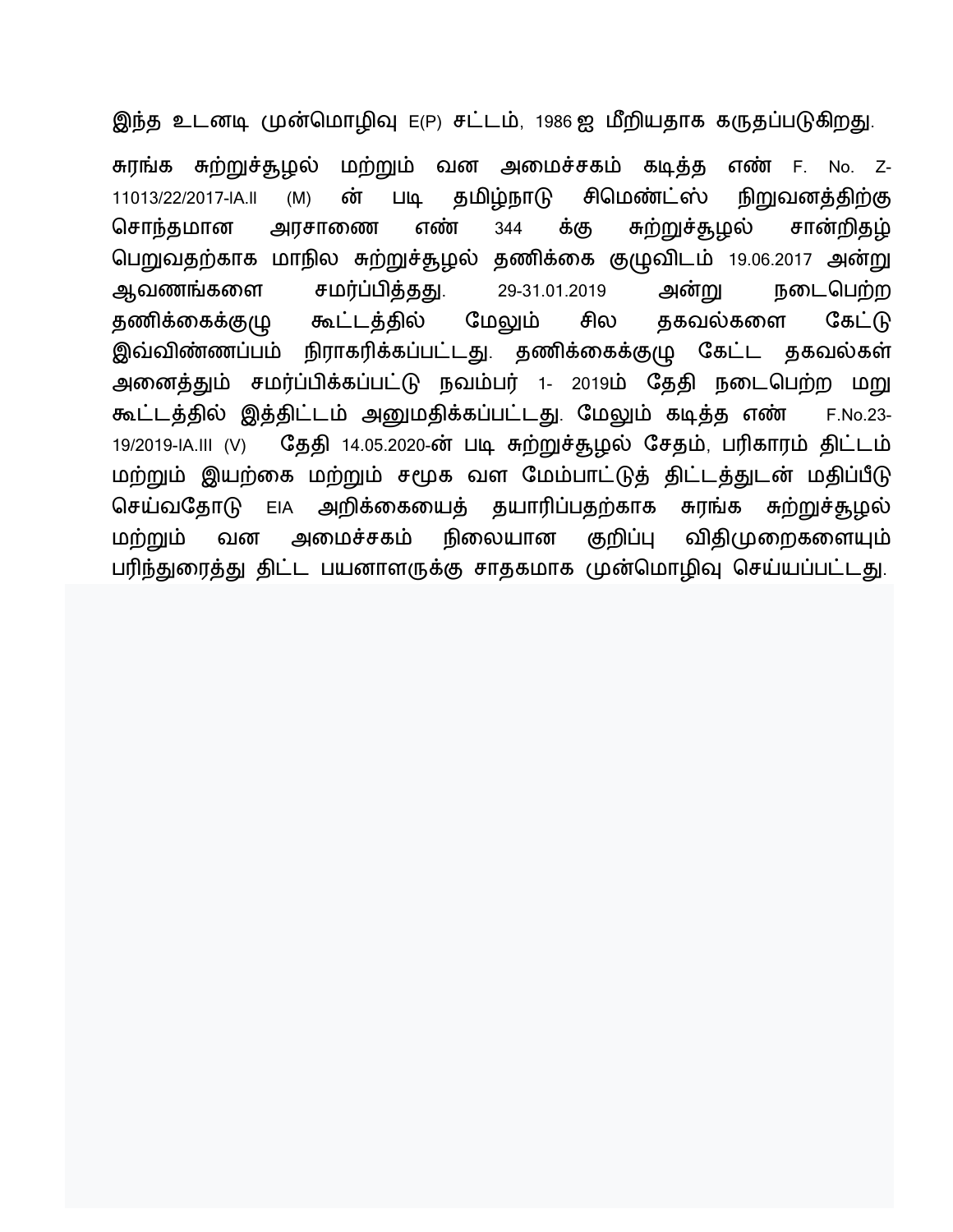## உற்பத்தி விவரங்கள் பின்வருமாறு

#### Period 1980-81 to 2014-15

| details for the G.O.344<br>Year | Quantity<br>(in MT) |
|---------------------------------|---------------------|
| 1980-81                         | 90270.18            |
| 1981-82                         | 339399.29           |
| 1982-83                         | 34387.02            |
| 1983-84                         | 478261.93           |
| 1984-85                         | 405378.54           |
| 1985-86                         | 0.00                |
| 1986-87                         | 11923.74            |
| 1987-88                         | 58043.11            |
| 1988-89                         | 127677.97           |
| 1989-90                         | 163719.62           |
| 1990-91                         | 147926.76           |
| 1991-92                         | 202073.10           |
| 1992-93                         | 224432.09           |
| 1993-94                         | 289499.24           |
| 1994-95                         | 144421.29           |
| 1995-96                         | 329422.74           |
| 1996-97                         | 186261.44           |
| 1997-98                         | 0.00                |
| 1998-99                         | 323415.26           |
| 1999-2000                       | 231360.76           |
| 2000-01                         | 95000.16            |
| 2001-02                         | 180149.98           |
| 2002-03                         | 244770.54           |
| 2003-04                         | 89242.66            |
| 2004-05                         | 0.00                |
| 2005-06                         | 10455.74            |
| 2006-07                         | 80000.00            |
| 2007-08                         | 59967.39            |
| 2008-09                         | 166002.47           |
| 2009-10                         | 254498.55           |
| 2010-11                         | 199528.25           |
| 2011-12                         | 324073.41           |
| $2012 - 13$                     | 233705.74           |
| 2013-14                         | 305676.43           |
| 2014-15                         | 168810.70           |
| Total                           | 6199756.10          |

Deputy Director<br>Geology and Mining,<br>Ariyalur.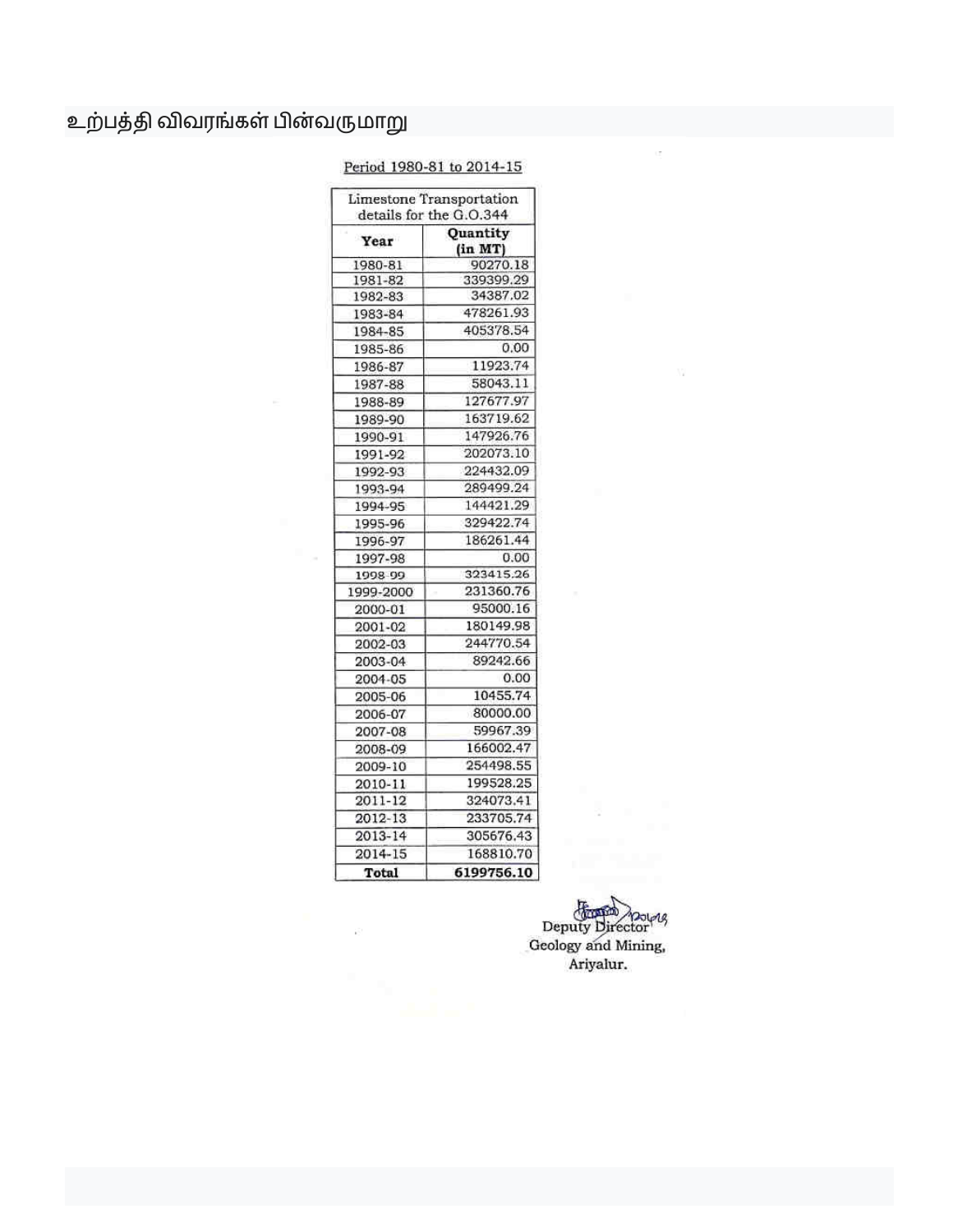# திட்டத்தின் சுருக்கமான விளக்கம்

| S. No.            | விவரங்கள்            | விளக்கம்                                      |                   |  |
|-------------------|----------------------|-----------------------------------------------|-------------------|--|
| A.                | திட்டத்தின் இயல்பு   | தமிழ்நாடு சிமெண்ட்ஸ் நிறுவனம்,                |                   |  |
|                   | மற்றும் அளவு         | கல்லங்குறிச்சி சுண்ணாம்புக்கல் சுரங்கத்தின்   |                   |  |
|                   |                      | உற்பத்தி திறன் விஸ்தீரணம் ஆண்டிற்கு 0.20      |                   |  |
|                   |                      | மில்லியன் டன்னிலிருந்து 0.70 மில்லியன் டன்கள் |                   |  |
| B.                | இருப்பிடம்           |                                               |                   |  |
|                   | நிறுவனத்தின் பெயர்   | புல எண்கள்                                    | பரப்பு ஹெக்டரில்  |  |
|                   | கல்லங்குறிச்சி       | புல எண்கள் 6/1, 6/2, 7/1, 7/3                 | 240.61.0          |  |
|                   | சுண்ணாம்புக்கல்      | முதலியன, கிராமங்கள்-                          |                   |  |
| சுரங்கம்          |                      | கள்ளங்குறிச்சி, அமீனாபாத் $\&$                |                   |  |
|                   |                      | கைருலாபாத், தாலுகா-                           |                   |  |
|                   |                      | அரியலூர், மாவட்டம்                            |                   |  |
|                   |                      | அரியலூர், மாநிலம்-                            |                   |  |
|                   |                      | தமிழ்நாடு                                     |                   |  |
| மொத்தம்           |                      |                                               | 240.61.0 ஹெக்டேர் |  |
|                   | கிராமம்              | அமினாபாத், கயர்லாபாத், கல்லங்குறிச்சி,        |                   |  |
|                   | வட்டம்               | அரியலூர்                                      |                   |  |
|                   | மாவட்டம்             | அரியலூர்                                      |                   |  |
|                   | மாநிலம்              | தமிழ்நாடு                                     |                   |  |
|                   | அட்சரேகை             | 11°08'13.68" N to 11°10'09.58" N              |                   |  |
|                   | தீர்க்கரேகை          | 79°05'27.00" E to 79°07'00.90" E              |                   |  |
|                   | Toposheet எண்        | 58 M/4                                        |                   |  |
| C.                | சுரங்க பரப்பு விவரம் |                                               |                   |  |
|                   | சுரங்க பரப்பு        | 240.61.0 ஹெக்டேர்                             |                   |  |
|                   | சுரங்கத்தின்         |                                               |                   |  |
|                   | ஆழம்                 | MSLக்கு மேல் 101.00 மீ முதல் 65 மீ வரை MSL    |                   |  |
|                   |                      | வரை ஆதாரம்: சுரங்கத் திட்டம்                  |                   |  |
| D.                | செலவு விவரங்கள்      |                                               |                   |  |
| திட்டத்தின் செலவு |                      | தோராயமாக 29.82 கோடி                           |                   |  |
|                   |                      |                                               |                   |  |
|                   | $EMP$ செலவு          | ரூ. 59.55 லட்சம் & 10.00 லட்சம் தொடர்         |                   |  |
|                   |                      | செலவு                                         |                   |  |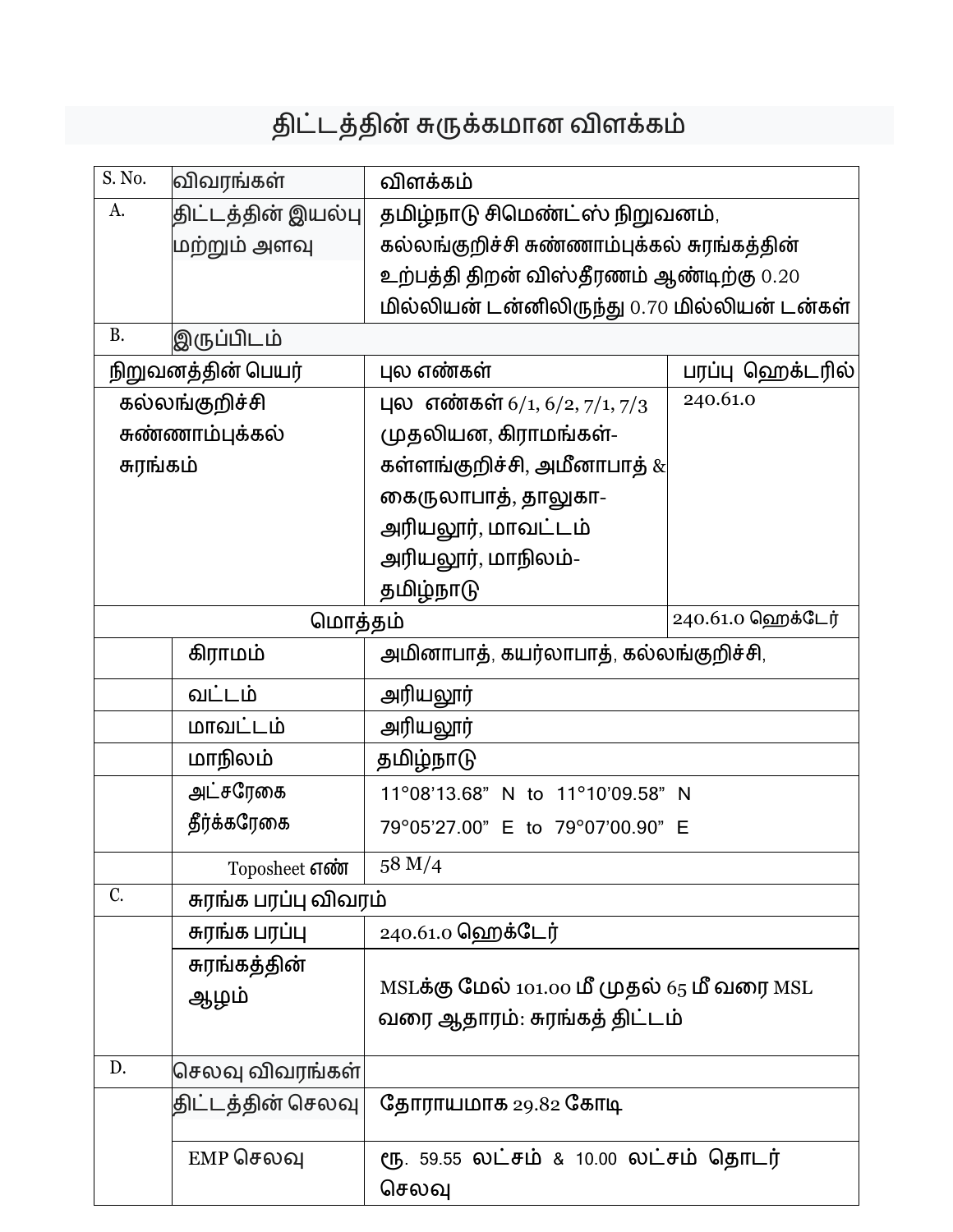|    | OH&S                               | வருடத்திற்கு 2.0 லட்சம்                                             |
|----|------------------------------------|---------------------------------------------------------------------|
|    | பல்லுயிர்                          | $5.00 \Omega$ ட்சம்                                                 |
|    | பாதுகாப்புக்கான                    |                                                                     |
|    | செலவு                              |                                                                     |
| Ε. | பகுதியின் சுற்றுச்சூழல் அமைப்புகள் |                                                                     |
|    | $10$ கி.மீக்குள்                   | சுரங்க குத்தகைப் பகுதியின் 10 கி.மீ சுற்றளவில்                      |
|    | சுற்றுச்தழல்                       | அத்தகைய பகுதி எதுவும் இல்லை .                                       |
|    | உணர்திறன்                          |                                                                     |
|    | பகுதிகள் (தேசிய                    |                                                                     |
|    | பூங்கா,                            |                                                                     |
|    | வனவிலங்கு                          |                                                                     |
|    | சரணாலயம்,                          |                                                                     |
|    | உயிர்க்கோள                         |                                                                     |
|    | ரிசர்வ், ரிசர்வ் /                 |                                                                     |
|    | பாதுகாக்கப்பட்ட                    |                                                                     |
|    | காடு போன்றவை)                      |                                                                     |
|    |                                    | 5   கி.மீ சுற்றளவில் குரங்க குத்தகைப் பகுதியின் 10 கி.மீ சுற்றளவில் |
|    | மாநிலங்களுக்கு                     | அத்தகைய பகுதி எதுவும் இல்லை .                                       |
|    | இடையேயான                           |                                                                     |
|    | எல்லை                              |                                                                     |
|    |                                    |                                                                     |
|    | அருகிலுள்ள டவுன்                   | அரியலூர் ~ 2.8 கி.மீ (மக்கள் தொகை -7,54,894)                        |
|    | / மேஜர்                            |                                                                     |
|    | 200000 <b>மக்கள்</b>               |                                                                     |
|    | தொகை கொண்ட                         |                                                                     |
|    | நகரம்                              |                                                                     |
|    | அருகில் உள்ள                       | மேற்கு பகுதியில் அரியலூர் இரயில்                                    |
|    | இரயில் நிலையம்                     | நிலையம் தோராயமாக 2.58 கி.மீ.                                        |
|    | அருகிலுள்ள                         | வடமேற்கில் மாநில நெடுஞ்சாலை                                         |
|    | நெடுஞ்சாலை $/$                     | - 217 தோராயமாக 98மீ,                                                |
|    | மாநில / தேசிய                      | தென்கிழக்கில் தேசிய நெடுஞ்சாலை                                      |
|    | நெடுஞ்சாலை                         | -227 தோராயமாக 2.83 கி.மீ,                                           |
|    | அருகிலுள்ள                         | தென் மேற்கில் திருச்சி சர்வதேச விமான                                |
|    | விமான நிலையம்                      | நிலையம் SW திசையில் சுமார் $70$ கி.மீ.                              |
|    |                                    |                                                                     |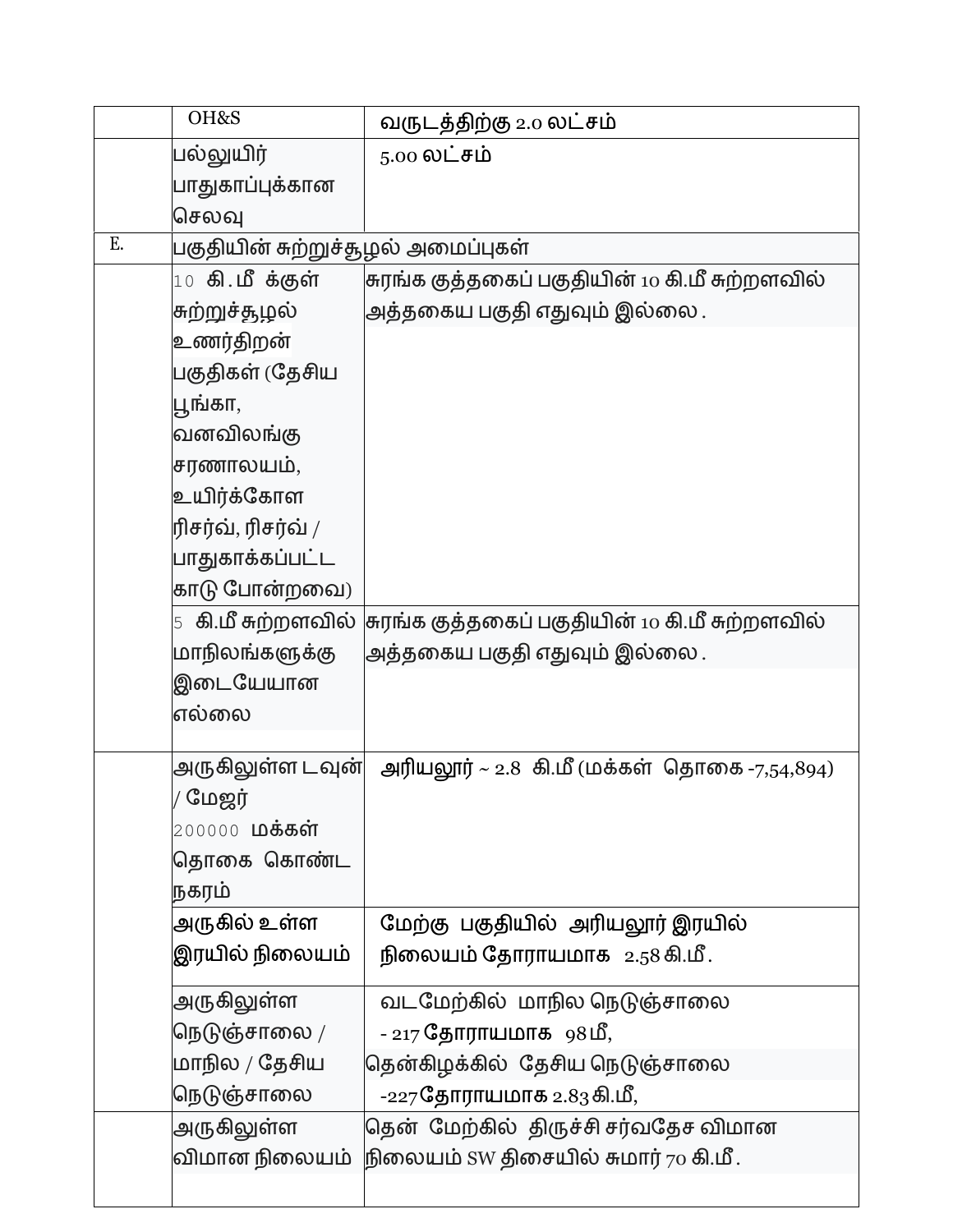|               | $\vert$ மருத்துவ வசதிகள் $\vert\;$ KVS மருத்துவமனை, அரியலூர் ~2.5 கி.மீ |
|---------------|-------------------------------------------------------------------------|
| கல்வி வசதிகள் | வித்யா மந்திர் பள்ளி, அரியலூர் ~ 1.5 கி.மீ.                             |
|               | மான்ட்: போர்ட் மெட்ரிகுலேஷன்                                            |
|               | மேல்நிலைப்பள்ளி $\sim 2.0$ கி. மீ.                                      |
|               |                                                                         |
| நில அதிர்வு   |                                                                         |
| மண்டலம்       |                                                                         |
|               |                                                                         |
| நீர் நிலை     |                                                                         |

## 2. திட்ட விவரம்

## 2.1 மதிப்பீட்டு இருப்பு முறை

யு.என்.எஃப்.சி வழிகாட்டி வரிகளின்படி, திட்ட ஆதரவாளர் ஏற்கனவே விரிவான ஆய்வுகளை மேற்கொண்டார். யு.என்.எஃப்.சி வகைப்பாட்டின் படி இருப்புக்கள் மதிப்பிடப்படுகின்றன. நிரூபிக்கப்பட்ட இருப்புக்கான UNFC அளவுரு (UNFC Code 111)

தாதுக்களின் அளவு மற்றும் தரத்துடன் யு.என்.எஃப்.சி குறியீட்டைப் பயன்படுத்தி வாரியாக இருப்பு கீழ் கொடுக்கப்பட்டுள்ளபடி வகை சுரங்கக்கூடிய அட்டவணைப்படுத்தப்பட்டுள்ளது :-

|         | வகை                | இருப்பு | தரம்     |
|---------|--------------------|---------|----------|
| மொத்த   |                    |         |          |
|         | 111                | 3005268 | சிமெண்ட் |
| இருப்பு |                    |         | கிரேடு   |
| மற்றும் | 221                | 1146984 | சிமெண்ட் |
| வளங்கள் |                    |         | கிரேடு   |
| டன்     |                    |         | சிமெண்ட் |
|         | 4152252<br>மொத்தம் |         | கிரேடு   |

அட்டவணை 2: வகை வாரியாக இருப்பு

ஆதாரம்: முற்போக்கான சுரங்க மூடல் திட்டத்துடன் சுரங்கத் திட்டம்

முன்மொழியப்பட்ட உற்பத்தி = ஆண்டுக்கு 0.70 மில்லியன் டன்

வேலை நாட்கள் = 300 நாட்கள்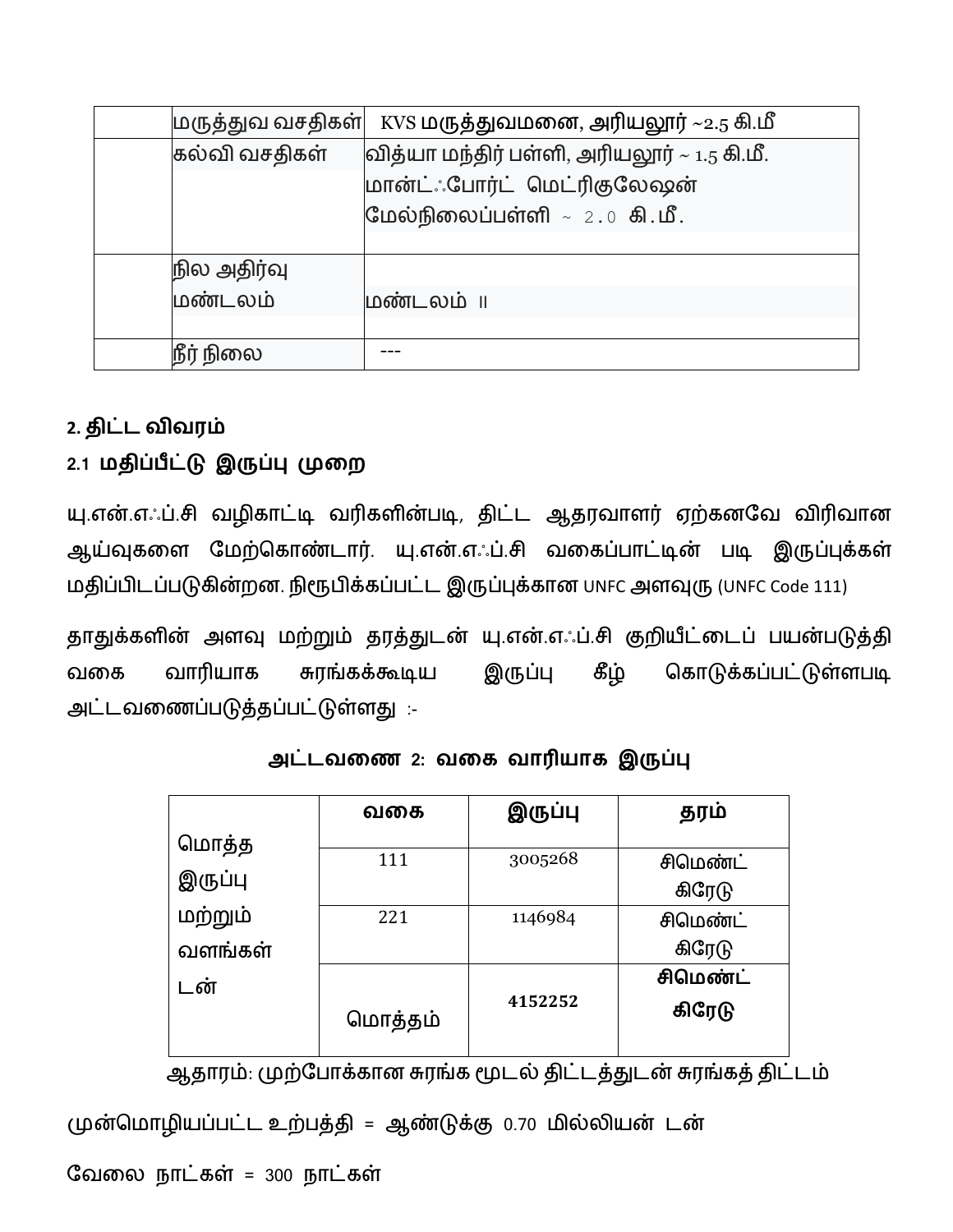தினசரி உற்பத்தி = 2357 மெட்ரிக் டன் / நாள்

#### 2.2 சுரங்க முறை

கல்லங்குறிச்சி சுண்ணாம்புக்கல் சுரங்கம் திறந்தவெளி மற்றும் முழுமையான இயந்திரமயமாக்கப்பட்ட முறையால் பணிகள் மேற்கொள்ளப்படுகின்றது. மேலும் துளையிடுதல் மற்றும் வெடிவைத்தல் முறை பின்பற்றப்படுகின்றது. சுண்ணாம்பு கற்களை தகர்த்த துளையிடுதல் மற்றும் வெடித்தல் மேற்கொள்ளப்படும். ANFO வெடிபொருள்கள் வெடிப்பதற்கு உடன் குழம்பு வகை பயன்படுத்தப்படும். இடைவெளி (spacing) மற்றும் சுமை (burden) 3.5 மீ மற்றும் 3.0 மீ மற்றும் துளையின் ஆழம் 6 மீ இருக்கும். துளை 6.6 மீ ஆழத்திற்கு துளையிடப்பட்டு, Toe கூடுதலாக துளையிடுவதால் தவிர்க்க 10% உருவாவதைத் சரிசெய்யப்படுகின்றது. வெடிவைத்தல் முறையில் மூன்று முதல் நான்கு வரிகள் மட்டும் துளையிட்டு ஒவ்வொரு வரிசையிலும் பத்து முதல் பனிரெண்டு துளைகள் இடப்படுகின்றன. துளைகள் குறுக்கு வடிவத்தில் <sub>(staggered)</sub> அல்லது சதுர வடிவத்தில் (square) வடிவத்தில் துளையிடப்படுகின்றன.

ஹைட்ராலிக் அகழ்வாராய்ச்சிகள் மற்றும் டிப்பர்கள் மூலம் கனிமங்கள் மற்றும் கழிவுகளை ஏற்றுதல் மற்றும் கொண்டு செல்வது மேற்கொள்ளப்படும்.

(i) பாறையை உடைப்பதற்கு துளையிடுதல் மற்றும் வெடி வைத்தல் முறையை முதன்மையாக கொண்டு பயன்படுத்தப்படும்.

(ii) கனரக இயந்திரங்களை கொண்டு கனிமங்கள் டிப்பரில் ஏற்றப்படும்.

கனிமங்களை சுரங்கத்திலிருந்து சிமெண்ட் ஒப்பந்ததாரர்களை வைத்து  $(iii)$ செல்லப்படும் சீரான இடைவெளியில் ஆலைக்கு கொண்டு சாலைகளில் தண்ணீர் தெளிப்பான் மூலம் சுமார் 4கிலோ லிட்டர்/ நாள் பயன்படுத்தப்படும்.

கீழே தற்பொழுது குழிகள் உள்ளன. அவற்றின் அளவுகள் ஆறு சுரங்க கொடுக்கப்பட்டுள்ளன: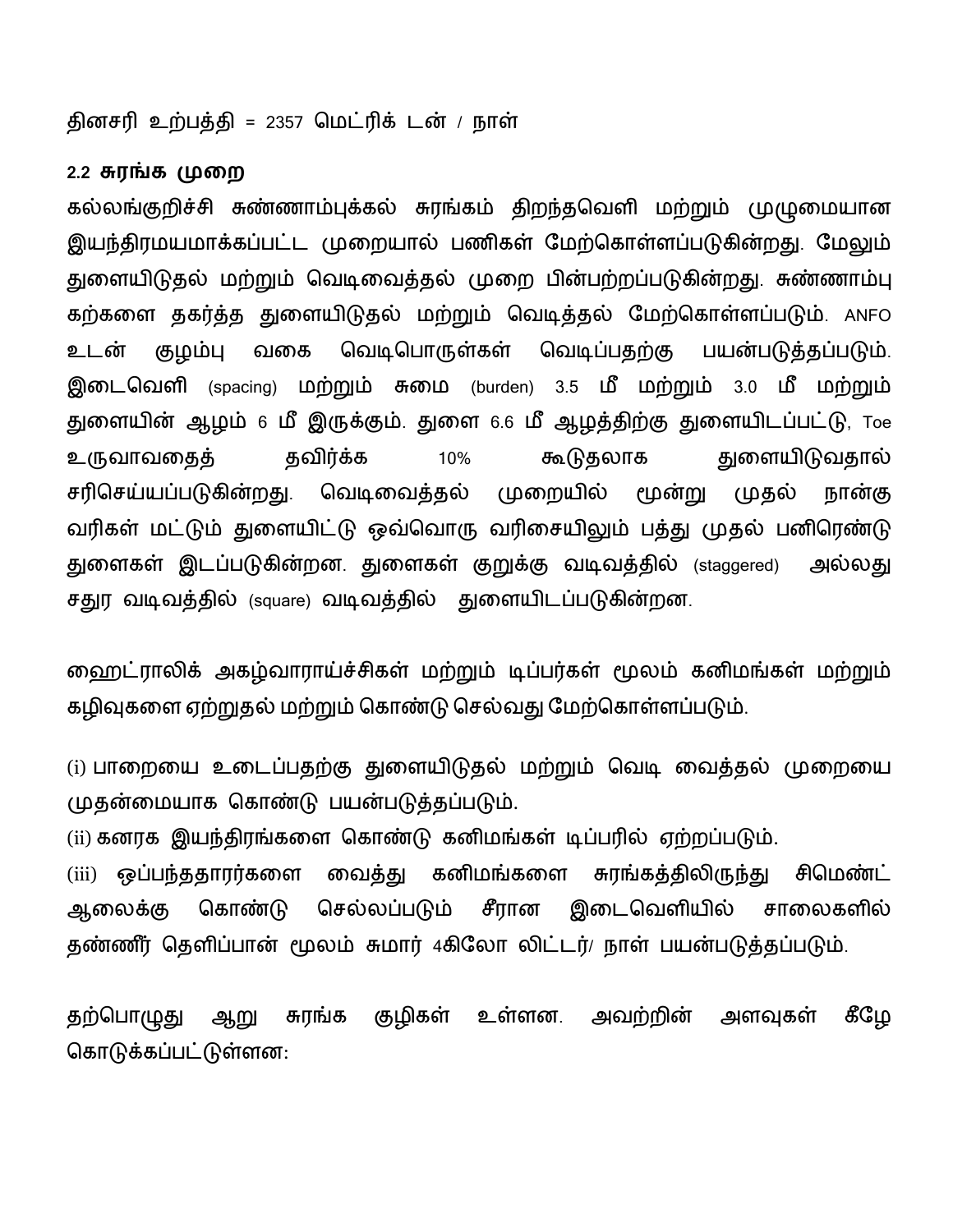| சுரங்க எண் | நீளம் | அகலம் | ஆழம் | பரப்பு  | Dip & Strike |
|------------|-------|-------|------|---------|--------------|
|            | 200   | 320   |      |         |              |
|            | 217   | 455   |      |         |              |
|            | 265   | 365   |      | 56.50.0 | E-W-DippingN |
|            | 640   | 440   |      |         |              |
|            | 300   | 285   |      |         |              |
|            | 360   | 400   |      |         |              |

தற்பொழுது சுரங்க வரைவு திட்டப்படி சுரங்கபணியானது சுரங்கப்பகுதிக்குட்பட்ட தென்மேற்கு மையப்பகுதி வடக்கு மற்றும் தென்கிழக்கு ஆகிய பகுதியில் அதிகபட்சமாக 6 மீட்டர் ஆழத்தில் பணிகள் மேற்கொள்ளப்படும். இப்பணி தென்மேற்கு பகுதியில் ஆரம்பித்து வடமேற்கு திசையை நோக்கி அடுத்த ஐந்து ஆண்டுகள் நடைபெறும்.

## துளையிடுதல்

சுரங்கத்தில் அதிகபட்ச ஆழம் 6 மீட்டர் ஆகும். தற்பொழுதுள்ள சுரங்கம் மற்றும் ஏற்கனவே துளையிடப்பட்ட ஆழ்துளை குழிகளின் அடிப்படையில் வைத்து பார்க்கும் பொழுது சுமார் 6 மீட்டர் ஆழமே இருக்கும் என்பது நிரூபணமாகிறது. தற்பொழுதுள்ள சுரங்கமானது சுண்ணாம்புக்கல் படிமங்களின் தன்மையை மற்றும் திசையை நமக்கு காட்டுகிறது.

சுண்ணாம்புக்கல் இருப்பு மற்றும் தன்மையை மேலும் அறிந்துகொள்ள மேலும் ஆழ்துளை குழிகளை (PBH1-PBH179) சுமார் 200 மீட்டர் இடைவேளையில் 179 தற்போதுள்ள சுரங்க வரைவு திட்ட காலத்தில் 2022-2023 செயல்படுத்திட முடிவு செய்யப்பட்டுள்ளது.

### ii) அகழிகள்

மேலே விவாதிக்கப்பட்டபடி, தற்போதுள்ள சுரங்கத்தில் அகழிகள் அமைக்க வேண்டிய அவசியமில்லை. தவிர, இப்பகுதியில் செயலில் உள்ள சுரங்கங்கள் நிலப்பரப்பில் கிரெட்டேசியஸ் சுண்ணாம்புக் கற்கள் உருவாகின்றன என்பதை நிரூபிக்கின்றன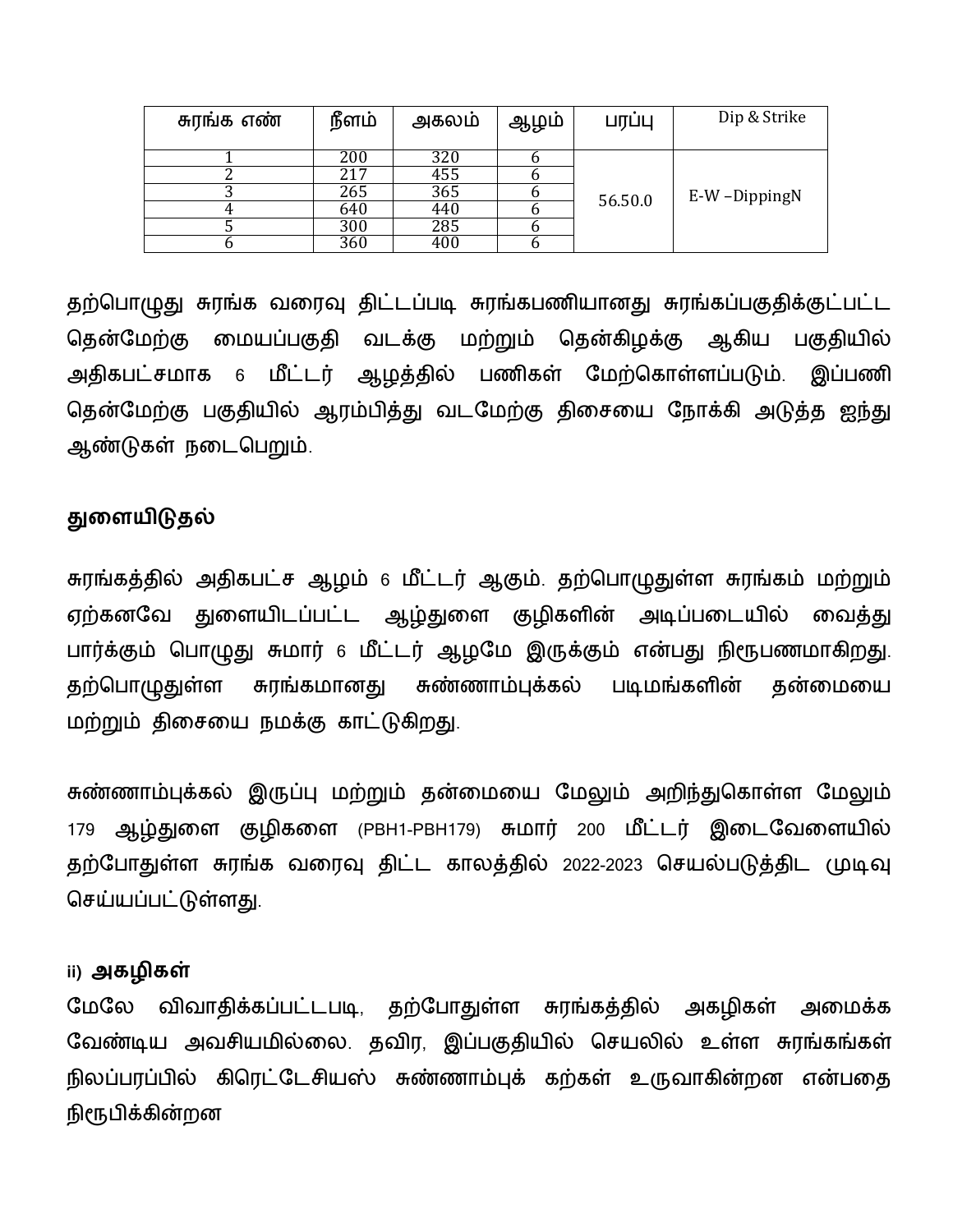## 2.3 தயாரிப்பு விவரம்

ஆண்டு வாரியாக முன்மொழியப்பட்ட உற்பத்தி கீழே கொடுக்கப்பட்டுள்ளது:

| ஆண்டு        | ROM அளவு (Ts) | தாது<br>@100%(Ts) | ROM/<br>கழிவு<br>விகிதம் |
|--------------|---------------|-------------------|--------------------------|
| 2021-22      | 306240        | 306240            | 1:0                      |
| 2022-23      | 407136        | 407136            | 1:0                      |
| 2023-24      | 453180        | 453180            | 1:0                      |
| 2024-25      | 707040        | 707040            | 1:0                      |
| 2025-26      | 706716        | 706716            | 1:0                      |
| <b>Total</b> | 2580312       | 2580312           | 1:0                      |

ஆதாரம்: முற்போக்கான சுரங்க மூடல் திட்டத்துடன் சுரங்கத் திட்டம்

சுரங்கம் முழுமையாக உருவாகும் போது எதிர்பார்க்கப்படும் வருடாந்திர உற்பத்தி ROM (நிரூபித்தது 111) ஆண்டுக்கு 5,43,224.00 டன்கள் (சராசரி) மற்றும் சுரங்கத்தின் ஆயுட்காலத்தின் முடிவில் 30,05,268.00 டன்கள் ROM ஆகும்.

## 2.4 கனிம நிராகரிப்பு / துணை தரப் பொருட்களை அடுக்கி வைப்பது மற்றும் கழிவுகளை அகற்றுவது

தற்போதைய திட்ட காலத்தில் மேல் மண் மற்றும் கழிவுகள் உருவாக்கப்படவில்லை. சுரங்க செயல்பாடு தீங்கு விளைவிக்கும் கழிவுகளை உருவாக்காது என்பதால், சுத்திகரிப்பு பற்றிய கேள்வி எழாது.

## திட்ட காலத்தில் கழிவுகளை உருவாக்குதல்

| ஆண்டு      | மேல் மண்         |     |            | கனிம நிராகரிப்பு |         |          |
|------------|------------------|-----|------------|------------------|---------|----------|
| 2021-22 to | மறுபயன் சேமிப்பு |     | மீண்டும்   | சேமிப்பு         | கலத்தல் | நன்மைகள் |
| 2025-26    | LIT(F)           |     | நிரப்புதல் |                  |         |          |
|            | பரவுகிற          |     |            |                  |         |          |
|            | து               |     |            |                  |         |          |
|            | Nil              | Nil | Nil        | Nil              | Nil     | Nil      |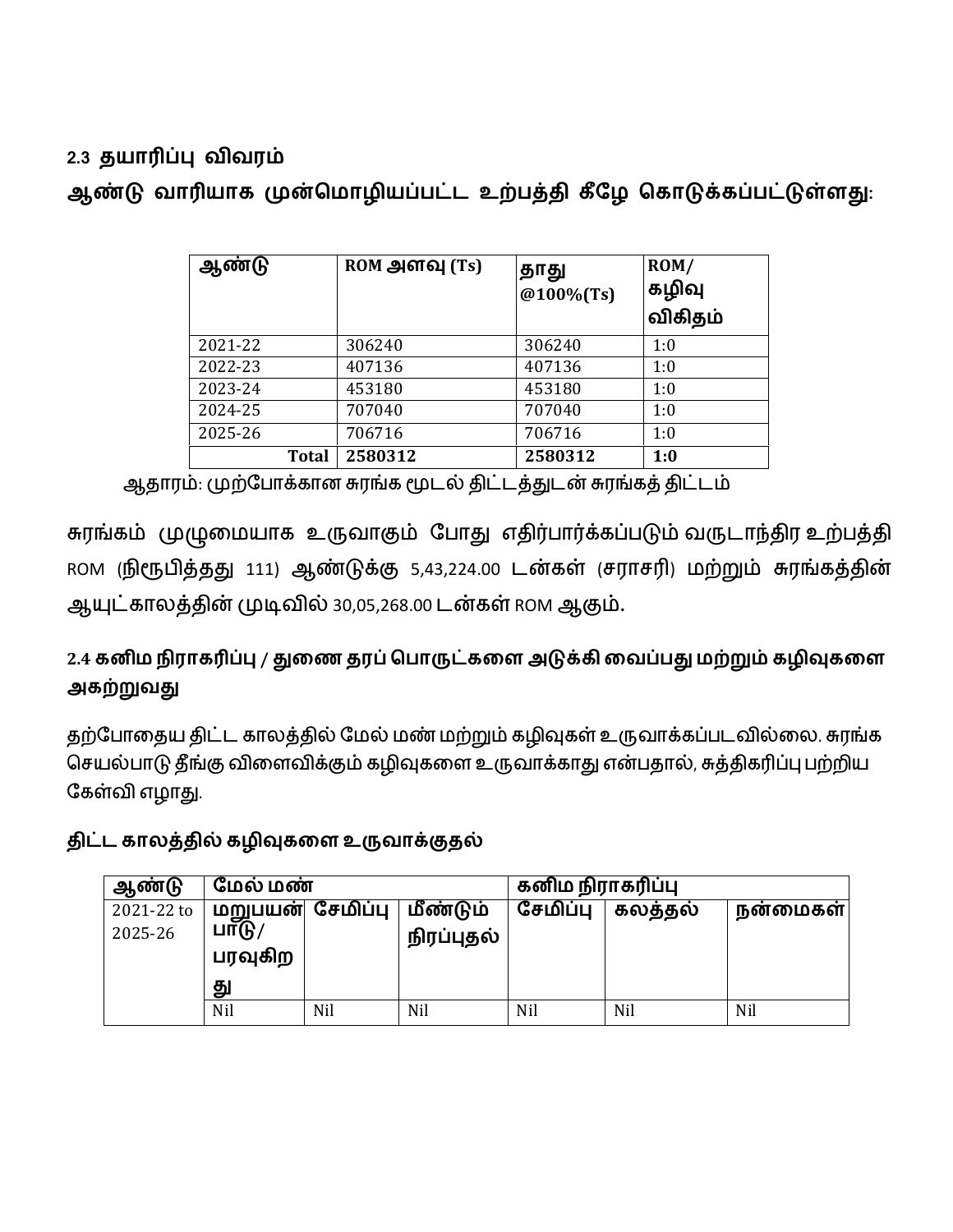#### 2.5 சுரங்கங்களின் சுரங்க இருப்பு மற்றும் எதிர்பார்க்கப்பட்ட வாழ்க்கை

யு.என்.எஃப்.சி வகைப்பாட்டின் படி சுரங்க இருப்பு 3.0053 மில்லியன் டன் நிரூபிக்கப்பட்ட இருப்பு "111" என மதிப்பிடப்பட்டுள்ளது. ஆண்டுக்கு 0.7 லட்சம் டன் உற்பத்தியைக் கருத்தில் கொண்டால், சுரங்கத்தின் ஆயுள் 6 ஆண்டுகள் ஆகும் என்று எதிர்பார்க்கப்படுகிறது.

#### 2.6 திட்ட தேவைகள்

#### 2.6.1 நில தேவைகள்

மொத்த சுரங்க குத்தகை பகுதி 240.61.0 ஆகும், இதில் 218.82.5 ஹெக்டேர் பட்டா நிலம் மற்றும் 21.78.5 புறம்போக்கு ஹெக்டேர் அரசு நிலம்.

#### 2.6.2 நீர் தேவை

தோட்டக்கலை மற்றும் தூசி அடக்கத்திற்கான நீர் தேவை 36.57 KLD ஆக இருக்கும், G.O. 344 இல் இருக்கும் நீர்த்தேக்கம் வழியாக நீர் தேவை பூர்த்தி செய்யப்படும்.

#### 2.6.3 மின் தேவை

இரண்டு பணிநேரம் (Shift) பகல் நேரத்தில் சுரங்க வேலை செய்யப்படுவதால் செயல்பாடுகளுக்கு மின்சாரம் தேவையில்லை.

#### 2.6.4 சுரங்க பணிக்கு தேவையான பணியாட்கள்

நிறுவனத்தால் நேரடியாகப் பணிபுரியும் நிர்வாக மற்றும் மேற்பார்வை ஊழியர்கள் மற்றும் ஒப்பந்தத்தின் மூலம் Skilled, Semi Skilled தொழிலாளர்கள் இதில் அடங்குவர். எனவே, சுரங்கத் தளத்தில் பணியாளர்களின் மொத்த எண்ணிக்கை 40 ஆகும்.

#### 3. சுற்றுச்சூழலின் விளக்கம்

எதிர்வரும் சுரங்க பணி மேற்கொள்வதற்காக சுற்று தூழல் ஆய்வு (காற்று, இரைச்சல், நீர், மண், சமூக பொருளாதார மற்றும் தழலியல் (ecology) & பல்லுயிர்) நடத்தப்பட்டது. டிசம்பர் 2019 முதல் பிப்ரவரி 2020 வரை காலங்களில்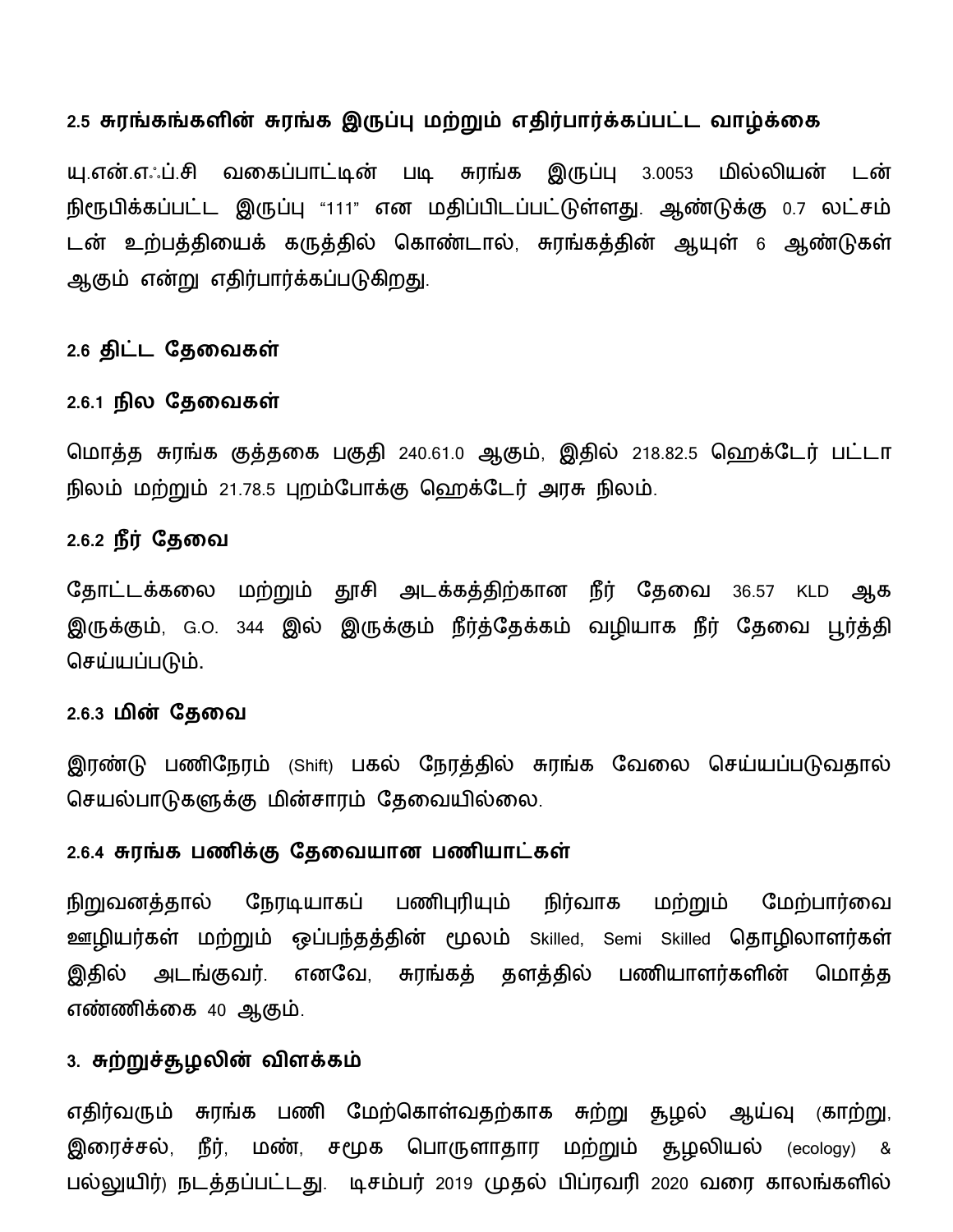சுரங்க தொடர்பாக சுற்றுச்தூழல் தகவல்கள் முதன்மை மற்றும் இரண்டாம் கட்ட தகவல்கள் சுரங்கத்திலிருந்து சேகரிக்கப்பட்டது.

| அட்டவணை 3: அடிப்படை சுற்றுச்சூழல் நிலை |
|----------------------------------------|
|----------------------------------------|

| அளவுரு        | அடிப்படை நிலை                                                                                                                                                                                                                                                       |
|---------------|---------------------------------------------------------------------------------------------------------------------------------------------------------------------------------------------------------------------------------------------------------------------|
| சுற்றுப்புற   | PM <sub>10</sub> -44.16 to 88.00 $\mu$ g/m <sup>3</sup><br>PM <sub>2-5</sub> -25.20 to 53.96 $\mu$ g/m <sup>3</sup>                                                                                                                                                 |
| காற்றின் தரம் | $SO_2 - 5.0$ to $16.0 \mu g/m^3$                                                                                                                                                                                                                                    |
|               | NOx -14 to $28.0 \mu g/m^3$                                                                                                                                                                                                                                         |
| சத்தம் நிலை   | பகல் நேரத்தில் சத்தம் நிலை –48.7-54.8 dB இரவு நேரத்தில் சத்தம்                                                                                                                                                                                                      |
|               | <b>நிலை -36.2-43.2 dB</b>                                                                                                                                                                                                                                           |
|               | மேற்பரப்பு நீர்: TDS (608 முதல் 712 மி.கி / எல்), PH (7.38 முதல் 7.82),                                                                                                                                                                                             |
|               | குறிப்பிட்ட தர மதிப்பு 6.5 to 8.5, TDS (608 முதல் 712 மி.கி / எல்),                                                                                                                                                                                                 |
|               | குளோரைடு (148 to 194 mg/l), புளோரைடு (0.36 to 0.56 mg/l),                                                                                                                                                                                                           |
|               | (மொத்த கடினத்தன்மை (199 முதல் 239 மி.கி / எல்) போன்ற                                                                                                                                                                                                                |
|               | அனைத்து அளவுருக்கள் அனுமதிக்கப்பட்ட வரம்புகளுக்குள்                                                                                                                                                                                                                 |
|               | காணப்படுகின்றன.                                                                                                                                                                                                                                                     |
| நீர் தரம்     | நிலத்தடி நீர்: TDS (462 முதல் 642 மி.கி / எல்), PH (7.24 முதல் 7.62),                                                                                                                                                                                               |
|               | மொத்த கடினத்தன்மை (218 முதல் 328 மி.கி / எல்) குளோரைடு                                                                                                                                                                                                              |
|               | (88 to 166 mg/l), புளோரைடு (0.46 to 0.66 mg/l), போன்ற அனைத்து                                                                                                                                                                                                       |
|               | அளவுருக்கள்  அனுமதிக்கப்பட்ட  வரம்புகளுக்குள்                                                                                                                                                                                                                       |
|               | காணப்படுகின்றன.                                                                                                                                                                                                                                                     |
|               | PH - 6.88 to 7.52, அமைப்பு-சாண்டி லோம், ஆர்கானிக் மேட்டர் –<br>$1.08\% - 1.46\%$                                                                                                                                                                                    |
| மண் தரம்      | <b>மண் மாதிரிகளில் நைட்ரஜன்</b> (13.2 mg/100gm to 15.5 mg/100gm)<br>பாஸ்பரஸ் 0.62 to 0.89 mg/100gm) மற்றும் பொட்டாசியம் (8.1 to 9.8<br>அளவில்<br>செறிவு<br>நல்ல<br>இருப்பது<br>mg/100gm<br>கண்டறியப்பட்டுள்ளது. இந்த மண் விவசாயத்திற்கு ஏற்றதாக<br>காணப்படுகின்றது. |
|               | முன்மொழியப்பட்ட சுரங்கத் திட்டத்தால் மண் பாதிக்கப்படாது,<br>ஏனெனில்<br>மற்றும் அதனுடன்<br>சுரங்கம்<br>தொடர்புடைய                                                                                                                                                    |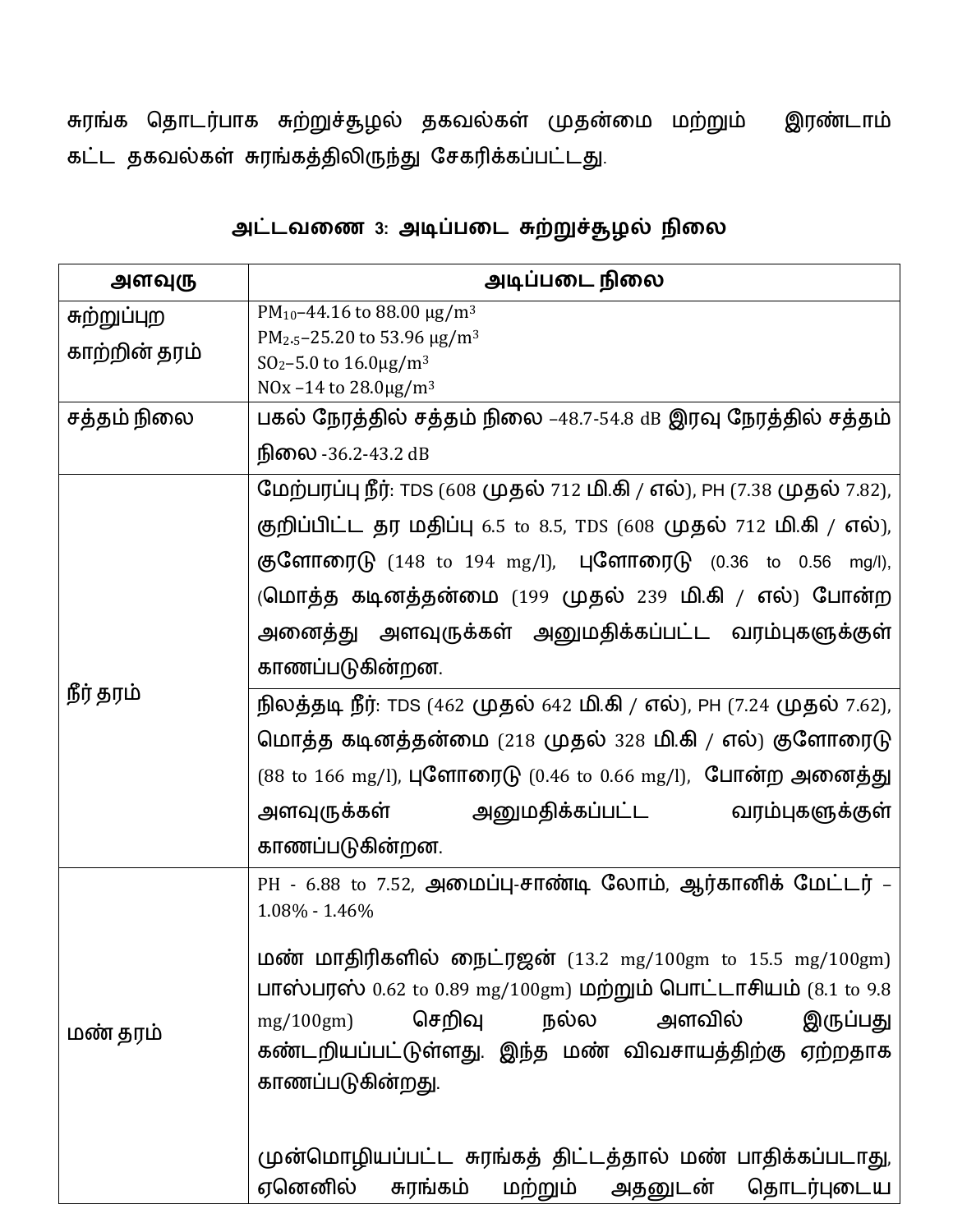|                   | செயல்பாடுகள் அருகிலுள்ள மண்ணின் தரத்தை பாதிக்காது.                     |
|-------------------|------------------------------------------------------------------------|
|                   | மாநில நெடுஞ்சாலை SH-27, SH-139, தேசிய நெடுஞ்சாலை NH-                   |
| போக்குவரத்தின்    | 227 க்கான LOS மதிப்பு மிகவும் சிறந்து காணப்படுகின்றது.                 |
| தன்மை மற்றும்     | சம்பந்தப்பட்ட சாலைகளில் சுமந்து<br>எனவே,<br>செல்லும்                   |
| விவரம்            | கூடுதல் சுமையால் குறிப்பிடத்தக்க<br>திறனில்<br>பாதகமான                 |
|                   | பாதிப்புகள் ஏதும் ஏற்பட வாய்ப்பில்லை.                                  |
|                   | நிலை<br>ஆதாரங்களின்படி,<br>இரண்டாம்<br>56<br>தாவர                      |
|                   | குடும்பங்களைச் சேர்ந்த மொத்தம் 137 மலர்<br>இனங்கள்                     |
|                   | ஆய்வுப் பகுதியில் பட்டியலிடப்பட்டுள்ளன. இனங்களின்                      |
|                   | எண்ணிக்கையின்<br>அடிப்படையில்,<br>இந்தப்<br>பகுதியில்                  |
| துழலியல்          | பதிவாகியுள்ள மிக முக்கியமான தாவரக் குடும்பங்கள்;                       |
| மற்றும் பல்லுயிர் | Euphorbiaceae, Fabaceae, Poaceae, Apocynaceae, Rhamnanceae, Lamiaceae, |
| (ecology and      | Rubiaceae, Malvaceae, Caesalpiniaceae etc.                             |
| biodiversity)     | ஆய்வுப் பகுதியின் 10 கி.மீ சுற்றளவில் வனவிலங்கு சரணாலயம்               |
|                   | / உயிர்க்கோள இருப்பு / தேசிய பூங்கா இல்லை. ஒரு                         |
|                   | அட்டவணை- 1 விவரம் ஆய்வின் போது காணப்பட்டது. அதைத்                      |
|                   | தொடர்ந்து ரூ. 5.00 லட்சம் வனவிலங்குகளின் பாதுகாப்புக்காக               |
|                   | ஒதுக்கப்பட்டுள்ளது.                                                    |
|                   | தற்போதுள்ள திட்டம் அருகிலுள்ள பகுதிக்கு சாதகமான                        |
| சமூக              | தாக்கத்தை வழங்கும். இந்த திட்டம் நேரடி வேலைவாய்ப்பை                    |
| பொருளாதாரம்       | இது<br>அருகிலுள்ள கிராமங்கள்<br>வழியாக<br>வழங்கும்,                    |
|                   | பணியமர்த்தப்படும்.                                                     |

## 4.எதிர்பார்க்கப்பட்ட சுற்றுச்சூழல் பாதிப்பு மற்றும் தடுப்பு நடவடிக்கைகள்:

முன்மொழியப்பட்ட பணிகளால், சுரங்க மாசுபடுத்தும் காரணிகள் நிர்ணயிக்கப்பட்ட வரம்புகளுக்குள் உள்ளது. எவ்வாறாயினும், அருகிலுள்ள கிராமங்களில் தூசுகளின் தாக்கத்தைக் குறைக்க உதவுவதற்காக, குறிப்பாக குடியிருப்புகளுக்கு அருகில், மரங்களை நடவு செய்வது மற்றும் சுரங்க பாதைகளில் தண்ணிர் வண்டிகளின் மூலம் தண்ணீர் தெளிப்பது போன்ற மாசுபடுத்திகளின் தாக்கங்களைக் கட்டுப்படுத்த தணிக்கும் நடவடிக்கைகள்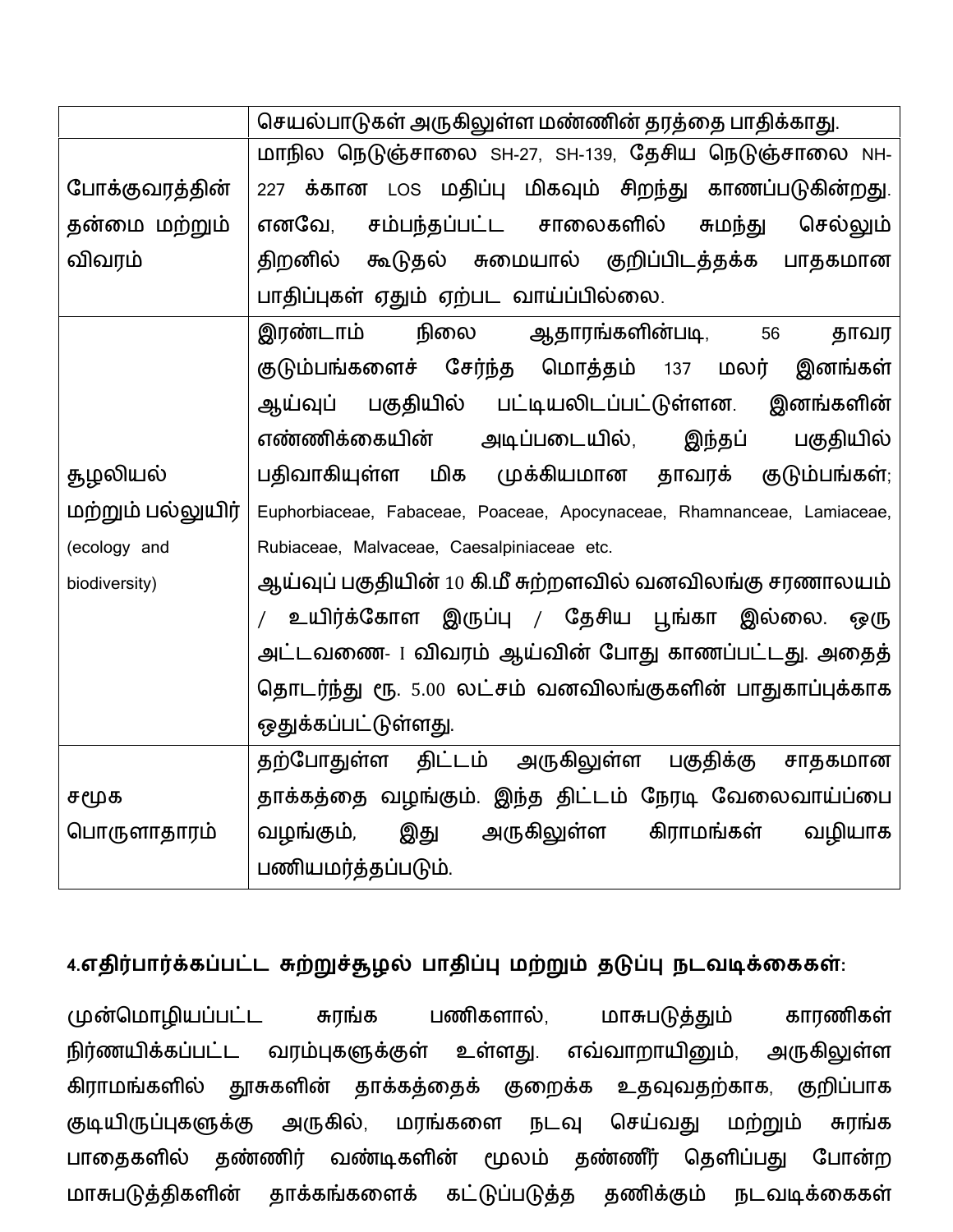பரிந்துரைக்கப்படுகின்றன. இதனை தொடர்ந்து ரூ. 5.0 லட்சம் வனவிலங்கு பாதுகாப்பிற்காக உயிரினங்களின் ஒதுக்கப்பட்டுள்ளது. சுண்ணாம்புகல் சுரங்கத்தால் உள்ளூர் மக்களின் தனிநபர் வருமானம் அதிகரிக்கும், இதன் மூலம் மக்களின் சமூக பொருளாதார நிலை மேம்படுத்தப்படும். உள்ளூர் மக்களுக்கு நேரடி வேலைவாய்ப்பு மற்றும் மறைமுக வேலைவாய்ப்பு, சாலைகள் போன்ற மேம்பாட்டுப் பணிகள் வழங்கப்பட்டுள்ளன. மேலும் மருத்துவ வசதிகள், இலவச கல்வி, குடிநீர் வழங்கல் போன்ற பிற வசதிகள் வழங்கப்பட்டுள்ளன. காற்று மாசினால் ஏற்படும் உடல்நலம் தொடர்பான நோய்கள் ஏற்பட்டதற்கான எந்த ஆதாரமும் இல்லை என்பது குறிப்பிடத்தக்கது. தொழிலாளர்களுக்கு தேவையான தூசி முகமூடிகள் மற்றும் அனைத்து பாதுகாப்பு உபகரணங்கள் வழங்கப்படும். சுரங்க விதி 1955 இன் படி அனைத்து தொழிலாளர்களும் நியமனம் செய்யும் போது மற்றும் வருடத்திற்கு ஒரு முறையாவது மருத்துவ பரிசோதனைக்கு உட்படுத்தப்படுவார்கள்.

### 5. திட்டத்திற்கான மாற்று காரணிகள் ஆராயுதல்

சுண்ணாம்பு சுரங்க திட்டத்தின் மாற்றுதளுக்கான அனைத்து காரணிகள் நாங்கள் ஆராயுதல் செய்துள்ளோம். இது ஏற்கனவே உள்ள கனிம சுரங்க திட்டமாக இருப்பதால், மாற்று காரணிகள் ஆராயுதல் பொருந்தாது.

### 6. சுற்றுச்சூழல் கண்காணிப்பு திட்டம்

சிமென்ட் கார்ப்பரேஷன் லிமிடெட் திட்டமிடப்பட்ட தமிழ்நாடு நன்கு சுற்றுச்தூழலைப் சுற்றுச்தழல் வகுத்துள்ள<u>து,</u> இதில் கொள்கையை பாதுகாப்பதுதான் நிறுவனத்தின் மற்றும் எங்கள் தலையாய முக்கிய சுற்றுசுழலை பாதுகாப்பதற்க்கென்று கடமையாகும். பேணி நிறுவனத்தின் உயர்மட்டத்தில் இருந்து கீழ்மட்டம்வரை அதிகாரிகளின் உள்ளடக்கிய கண்காணிப்பில் இயங்க கூடிய சட்ட திட்டங்களை வகுத்துளோம். இதன் விரிவாக்கத்தை பாடம்-6 இல் இணைத்துளோம்.

காற்றின் தரம், வானிலை ஆய்வு, நீரின் தரம், இரைச்சல் அளவுகள், உயிரியல் நிலை, நிலச் தூழல், சமூக பொருளாதார காரணிகள், தொழில்சார் ஆரோக்கியம் பல்வேறு கட்டுப்பாட்டு போன்றவற்றில் நடவடிக்கைகளை நடைமுறைப்படுத்துவதை தொடர்ந்து கண்காணிப்பது திட்ட நடவடிக்கைகள்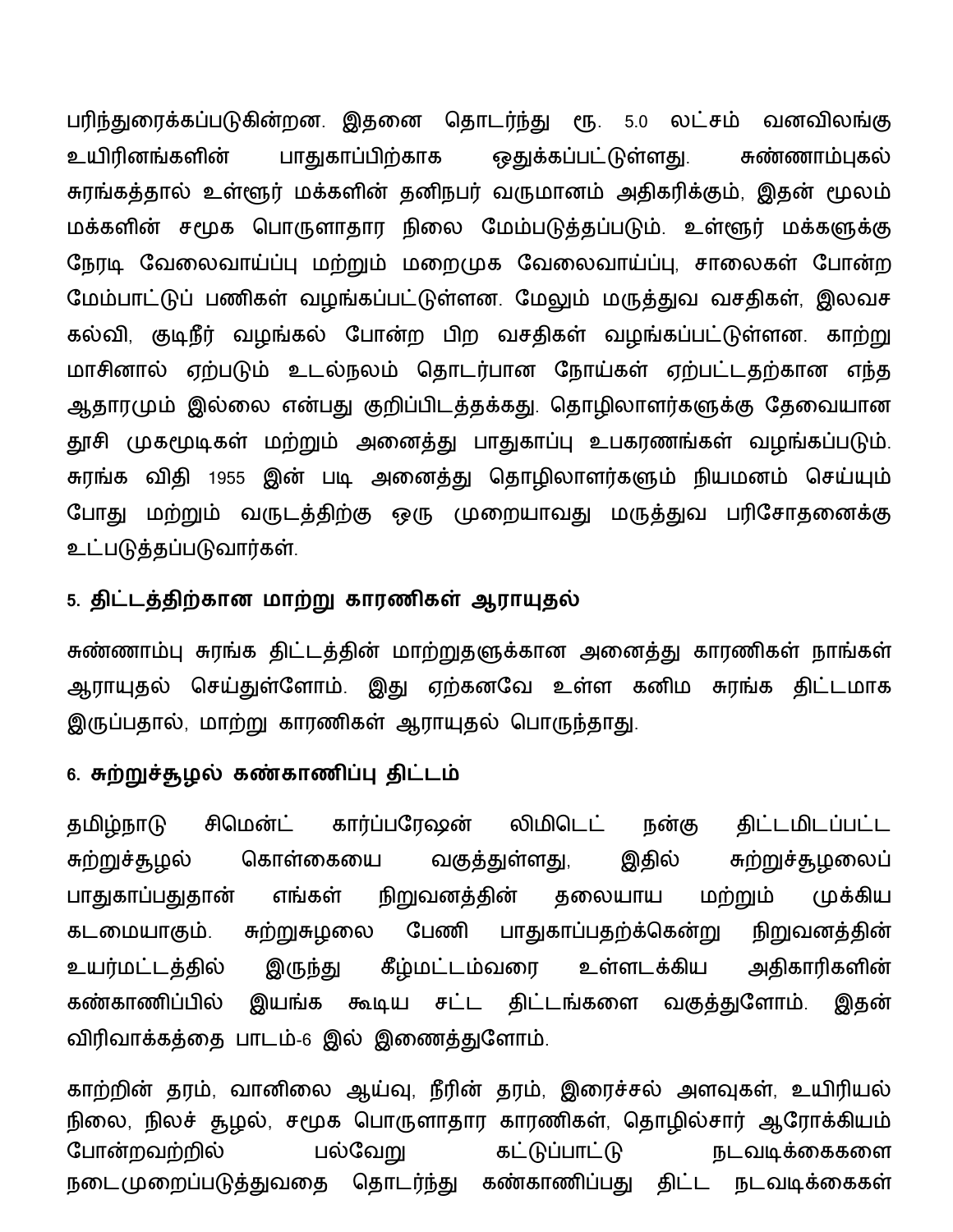சுற்றுச்சூழலை மோசமாக்காமல் இருப்பதை உறுதி செய்வதற்கு மிக முக்கியமானது CPCB, MOEF & CC மற்றும் மாநில மாசு கட்டுப்பாட்டு வாரியம் பரிந்துரைத்தபடி, எந்த நேரத்திலும் இப்பகுதியின் நிலை மற்றும் மேலே உள்ள தொடர்பாக ௬ற்றுச்சூழல் ஆகியவை சட்டரீதியாக அளவகள் தரம் குறிப்பிடப்பட்ட நிலைகளுக்குள் வைக்கப்பட்டுள்ளன.

கல்லங்குறிச்சி சுண்ணாம்பு சுரங்கத்தில் ஒரு முழு அளவிலான சுற்றுச்தூழல் கண்காணிப்பு இயங்குகிறது. இந்த குழு சிமென்ட் ஆலை மற்றும் குழு அப்பகுதியில் உள்ள அனைத்து வேலை செய்யும் சுரங்கங்களிலும் பல்வேறு ௬ற்றுச்சூழல் கட்டுப்பாட்டு நடவடிக்கைகளை விரைவாகவும் திறம்படவும், திறம்பட கண்காணிப்பதும் செயல்படுத்துவதும் மற்றும் காற்றின் தரக் கட்டுப்பாடு, நீரின் தர நிலை, இரைச்சல் மட்டக் கட்டுப்பாடு, கோட்டக் திட்டங்கள், சமூக மேம்பாட்டுத் திட்டங்கள், மாலைகள் வடிகால் அமைத்தல் போன்றவற்றுக்கான பல்வேறு சுற்றுச்சூழல் மேலாண்மை கிட்டங்களை மேற்பார்வையிடும்.

## 7. கூடுதல் நடவடிக்கைகள்

தமிழ்நாடு சிமென்ட் கார்ப்பரேஷன் லிமிடெட் அவசரகால தயார்நிலை மற்றும் பதில்களுக்கான பேரழிவு மேலாண்மை திட்டத்தை வகுத்துள்ளது.

முக்கிய அம்சங்கள் கீழே விவரிக்கப்பட்டுள்ளன.

- அவசரகால தயார்நிலை அமைப்பு
- தகவல் தொடர்பு அமைப்பு
- தளத்தில் நடவடிக்கை
- தளத்தில் வசதிகள் உள்ளன.

#### 8. திட்ட நன்மைகள்

நிர்வாகம் அருகிலுள்ள கிராமங்களில் இருந்து Semi Skilled மற்றும் Un Skilled தொழிலாளர்களை பணியமர்த்தும். கிட்டச் செயல்பாடும் நிர்வாகமும் கண்டிப்பாக உள்ளூர் பஞ்சாயத்துக்கு ஆதரவளிப்பதோடு, இந்தப் பகுதியில் உள்ள பொது வசதிகளின் மேம்பாட்டிற்கு மற்றொரு வகை உதவியையும் வழங்கும். கிராம மக்களின் நலனுக்காக உள்ளூர் பள்ளிகள், மருந்தகங்களுக்கு நிறுவன நிர்வாகம் பங்களிக்கும். 5 ஆம் ஆண்டு வரை 119100 எண்களை நடவு செய்ய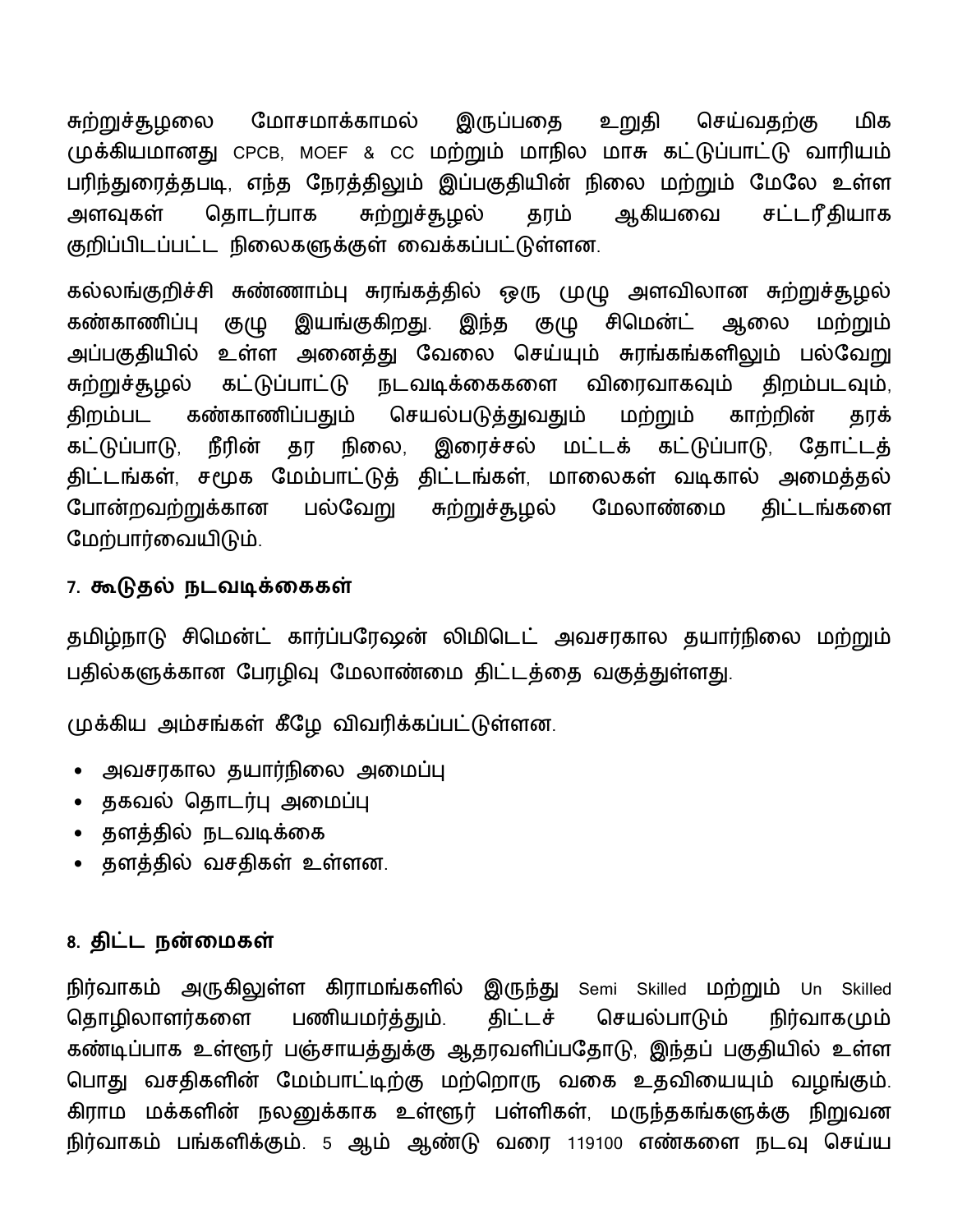உத்தேசிக்கப்பட்டுள்ளது. இது தொடர்பாக குத்தகைதாரரின் இணக்கத்தை மாநில மாசுக்கட்டுப்பாட்டு வாரிய அதிகாரிகள் கண்காணிப்பர்.

## 9. சுற்றுச்சூழல் மேலாண்மை திட்டம்

## 9.1 காற்று தரம் மேலாண்மை

- தூசி வெளியேற்றத்தைக் கட்டுப்படுத்த, சுரங்க சாலைகளில் நீர் தெளித்தல் போன்ற சரியான தணிப்பு நடவடிக்கைகள் பின்பற்றப்படும்.
- இருந்து வெளியேறும் கார்பன் மோனோக்ஸிடே வாகனங்களில் • கனரக உமிழ்வைக் கட்டுப்படுத்த தேவையான சிறப்பு கருவிகள் பயன்படுத்தப்படும்.
- அணுகுமுறை சாலைகள் மற்றும் சுரங்க வளாகங்களில் மரங்கள் நடப்படும்.
- அனைத்து செல்லுபடியாகும் போக்குவரத்து வாகனங்களும் பி.யூ.சி சான்றிதழை வைத்திருப்பது உறுதி செய்யப்படும்.

## 9.2 நீர் மேலாண்மை

சிறிய கனிமங்களின் சுரங்க நடவடிக்கையிலிருந்து கழிவு நீர் உருவாக்கப்படாது, என்பதை தெரிவித்துக்கொள்கிறோம்.

## 9.3 சத்தம் மேலாண்மை

- இரைச்சல் அவ்வப்போது கண்காணிக்கப்படும்.
- சுரங்கத்திற்கு தேவையான கனரக வாகனங்களை தவிர பிற வாகனங்கள் அனுமதிக்க படமாட்டாது.
- இந்த உபகரணங்களால் உருவாகும் இரைச்சல் இடைப்பட்டதாக இருக்கும், மேலும் அவை மோசமான தாக்கத்தை ஏற்படுத்தாது.
- அணுகுமுறை சாலைகளில் மரங்கள் நடப்படும். மரமானது இரைச்சல் பரவலைக் மற்றும் தூசியைக் குறைக்கிறது.

## 9.4 திட கழிவு மேலாண்மை

திடக்கழிவுகள் சுரங்க நடவடிக்கைகளின் போது எதுவும் உருவாக்கப்படமாட்டாது.